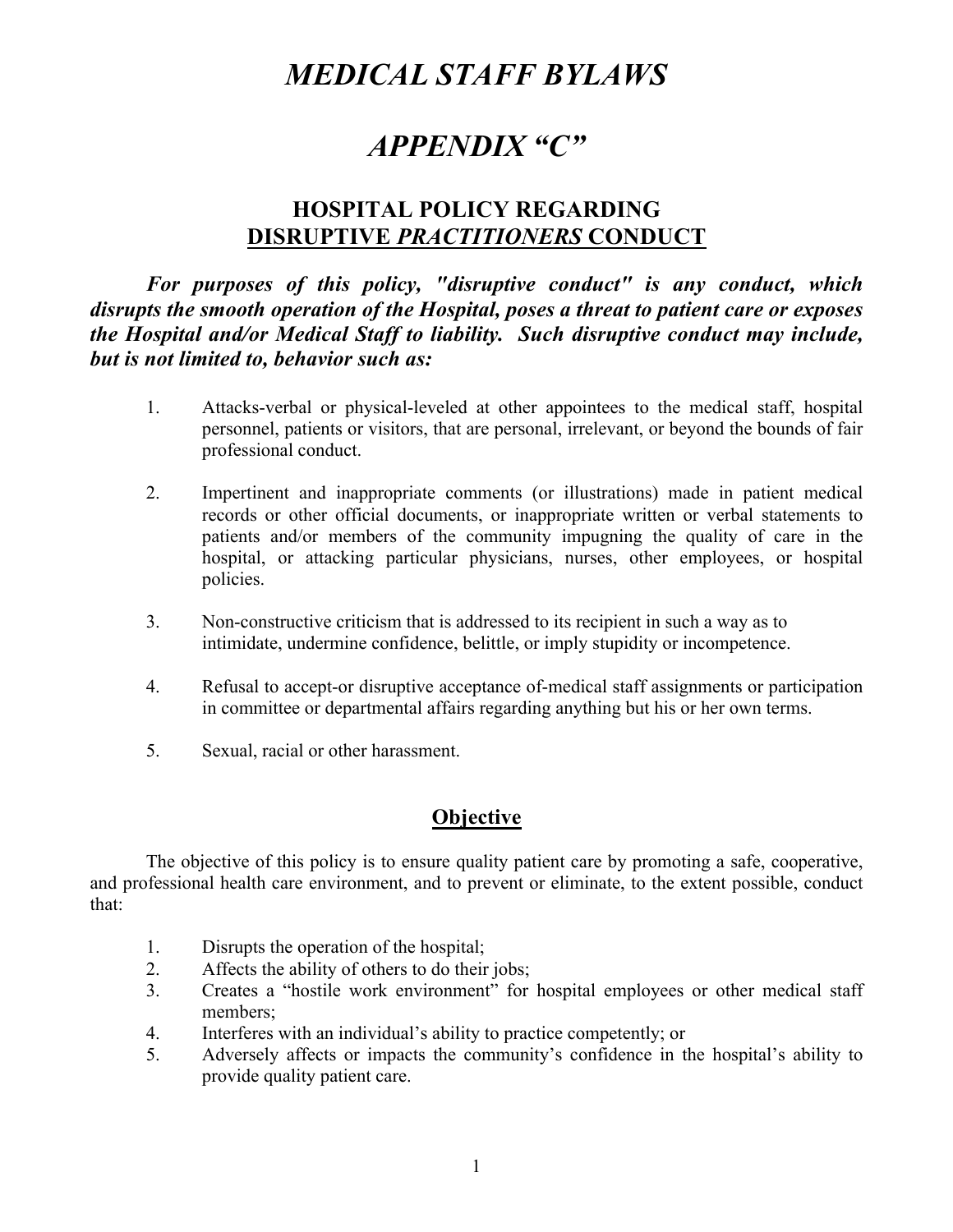## **Documentation of Disruptive Behavior**

- 1. Documentation of disruptive conduct is critical. Physicians, nurses and other hospital employees who observe or are otherwise made aware of disruptive behavior by a practitioner, must document the behavior. Whenever possible, the behavior shall be documented on the attached Disruptive Practitioner Behavior Report Form (the "Report") (attached hereto as ("Exhibit A"). The documentation shall include:
	- (a) the name of the practitioner(s) involved in the questionable behavior;
	- (b) the date and time of the questionable behavior;
	- (b) a statement of whether the behavior affected or involved a patient in any way; and if so, the chart number of the patient;
	- (c) the circumstances which precipitated the situation;
	- (d) a description of the questionable behavior limited to factual, objective language as much as possible;
	- (e) the consequences, if any, of the disruptive behavior as it relates to patient care or hospital operations;
	- (f) a record of any action taken to remedy the situation including date, time, place, action, and name(s) of those intervening.
- 2. Once the report is received by the CEO, the CEO shall provide a copy of the Report to the Chief of Staff. In performing all functions hereunder, the Chief Executive Officer and Chief of Staff shall be deemed authorized agents of the Medical Executive Committee and shall enjoy all immunity and confidentiality protection afforded under state and federal law.

## **Investigation**

- 1. Once received, a report will be investigated by the CEO and the Chief of Staff. As part of the investigation, the CEO will interview the employee or other person completing the report as soon as reasonably practical, usually within two business days of having received the Report, in order to gather additional, more complete information. If the CEO is unable to complete the report within this time period, the documentation of the investigation will indicate why the interview could not occur within two business days. The CEO will document the time, date and substance of this meeting, and such documentation will be made a part of the investigative file.
	- 2. In general, investigations of disruptive conduct should be completed within three business days after the initial interview of the complaining party, whenever practical. Once an investigation is completed, the CEO will follow-up with the reporting employee or other individual to inform them (in general terms and without disclosing peer review information or other confidential or sensitive information), of the conclusions of the investigation, and that appropriate actions will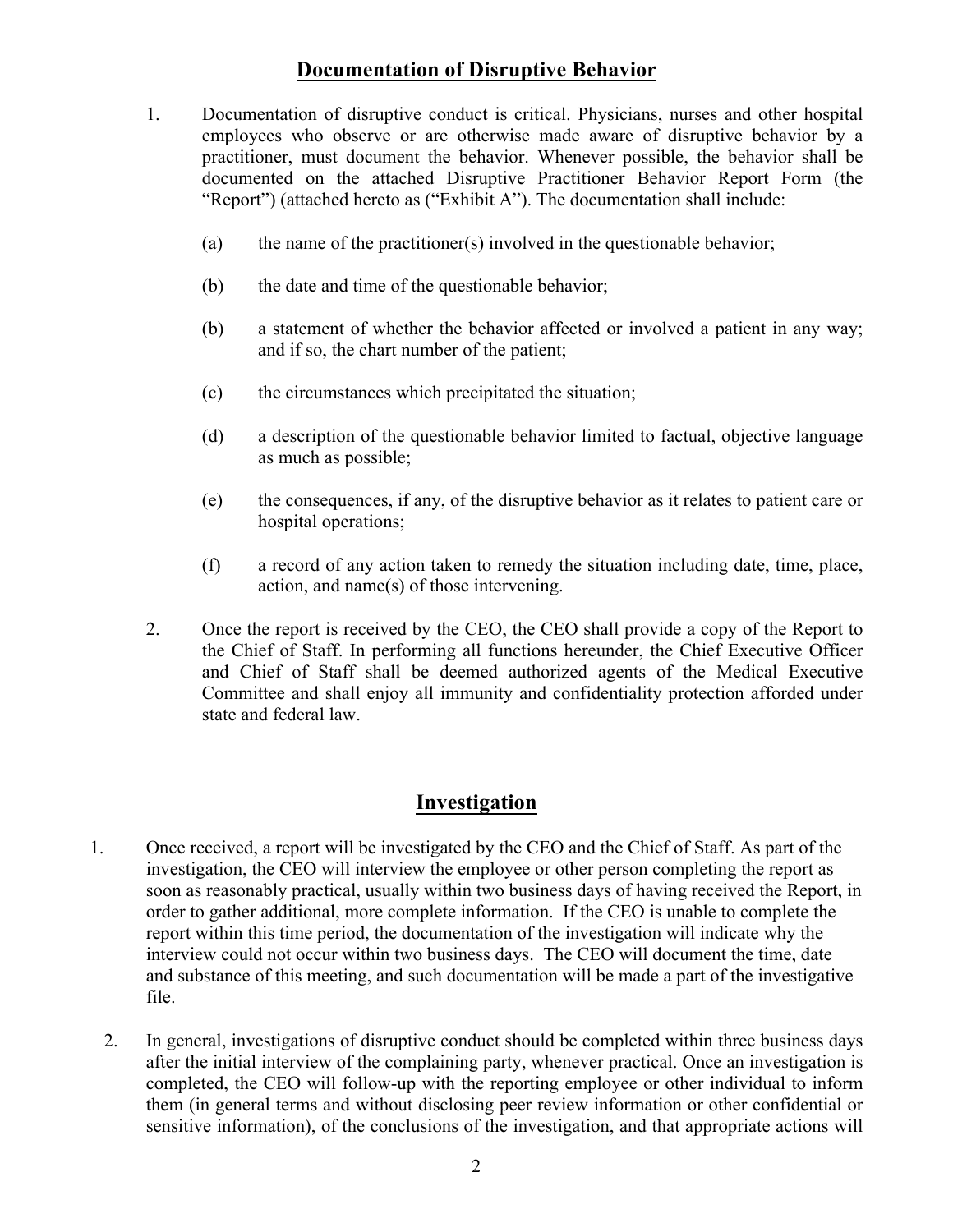be taken. The employee or person reporting should be encouraged to report any further disruptive behavior. In addition, the employee or other reporting individual shall be advised that retaliatory action will not be tolerated, and will be encouraged to report any action which appears to have been taken in retaliation for reporting of the disruptive conduct.

- 3. Reports which are determined to be credible, based on the facts and information gathered during the investigation, will be addressed through the procedure set out below and will become a part of the physician's quality credential file. If the report is determined to be credible, the practitioner who is the subject of the report shall be interviewed prior to conclusion of the investigation.
- 4. If at any time it appears to the Chief of Staff, the CEO or any committee charged with implementation of this policy that a practitioner's behavior may result from an impairment, the procedure set forth in the impaired practitioner policy shall be followed.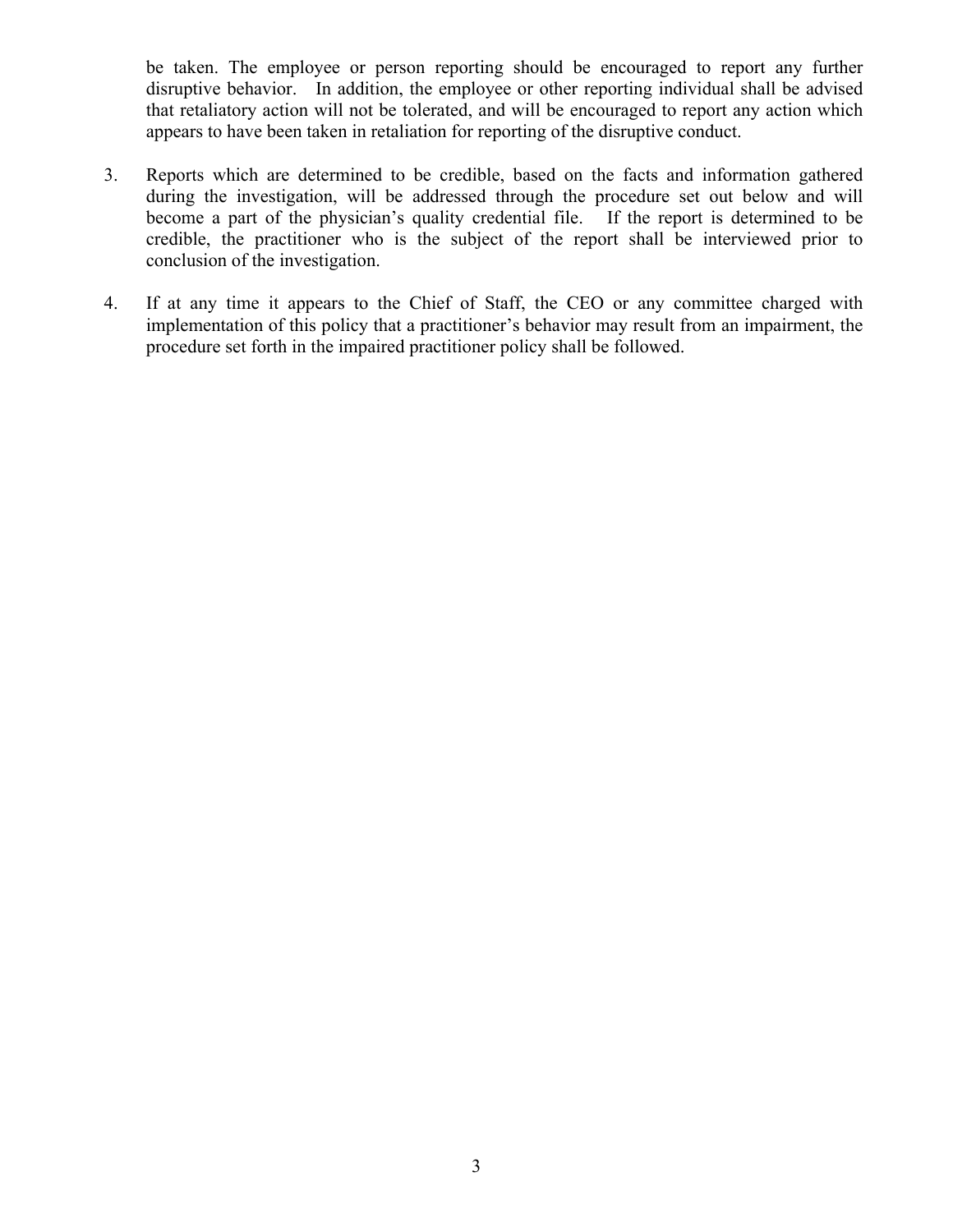## **Progressive Corrective Action**

- 1. A single confirmed incident warrants a formal discussion with the offending practitioner. This meeting may be held in conjunction with the interview described in Paragraph 3 above. The Chief of Staff and CEO **shall** request a meeting with the practitioner. The CEO shall create a record of the meeting, and shall document that the practitioner was informed that the conduct in question was inappropriate. The CEO will also, during that meeting, review the substance of this policy with the practitioner, and explain to the practitioner the possible results of continued disruptive conduct. A follow-up letter to the practitioner shall state that the practitioner is required to behave professionally and cooperatively.
- 2. If there is a second incident of disruptive behavior, the CEO and Chief of Staff shall follow the same process as described above. However, this second meeting with the practitioner shall constitute the practitioner's final warning. A letter shall be sent to the practitioner following the meeting informing the practitioner that if there is a third incident of disruptive behavior, the matter will be referred to the hospital's Medical Executive Committee for appropriate corrective action, which may include a referral to the Board of Trustees for suspension from the medical staff, or termination of the practitioner's medical staff privileges.
- 3. If there is a pattern of disruptive behavior (defined as three or more incidents of disruptive behavior), the CEO and/or Chief of Staff shall refer the matter to the Medical Executive Committee for recommendation and to the Board of Trustees for final action and resolution of the matter. Any action, recommendation or communication by the MEC becomes a part of the practitioner's permanent file. More formal corrective action may be pursued at this juncture if deemed warranted by the Chief of Staff and/or CEO.
- 4. Nothing herein shall be deemed to prohibit more formal corrective action as a result of a single incident, or at any time during the investigative or corrective action process, should the Chief of Staff and/or the CEO determine that the seriousness of the incident justifies such action.
- 5. If at any time during the process any participant has reason to believe that the practitioner's behavior may result from an impairment, the procedures set forth in the Impaired Practitioner Policy should be followed.
- 6. Summary suspension may be appropriate pending the completion of this process, depending on the substance and seriousness of the reported offense. Any summary suspension pursuant to this policy must meet the requirements for summary suspension as outlined in the Medical Staff Bylaws.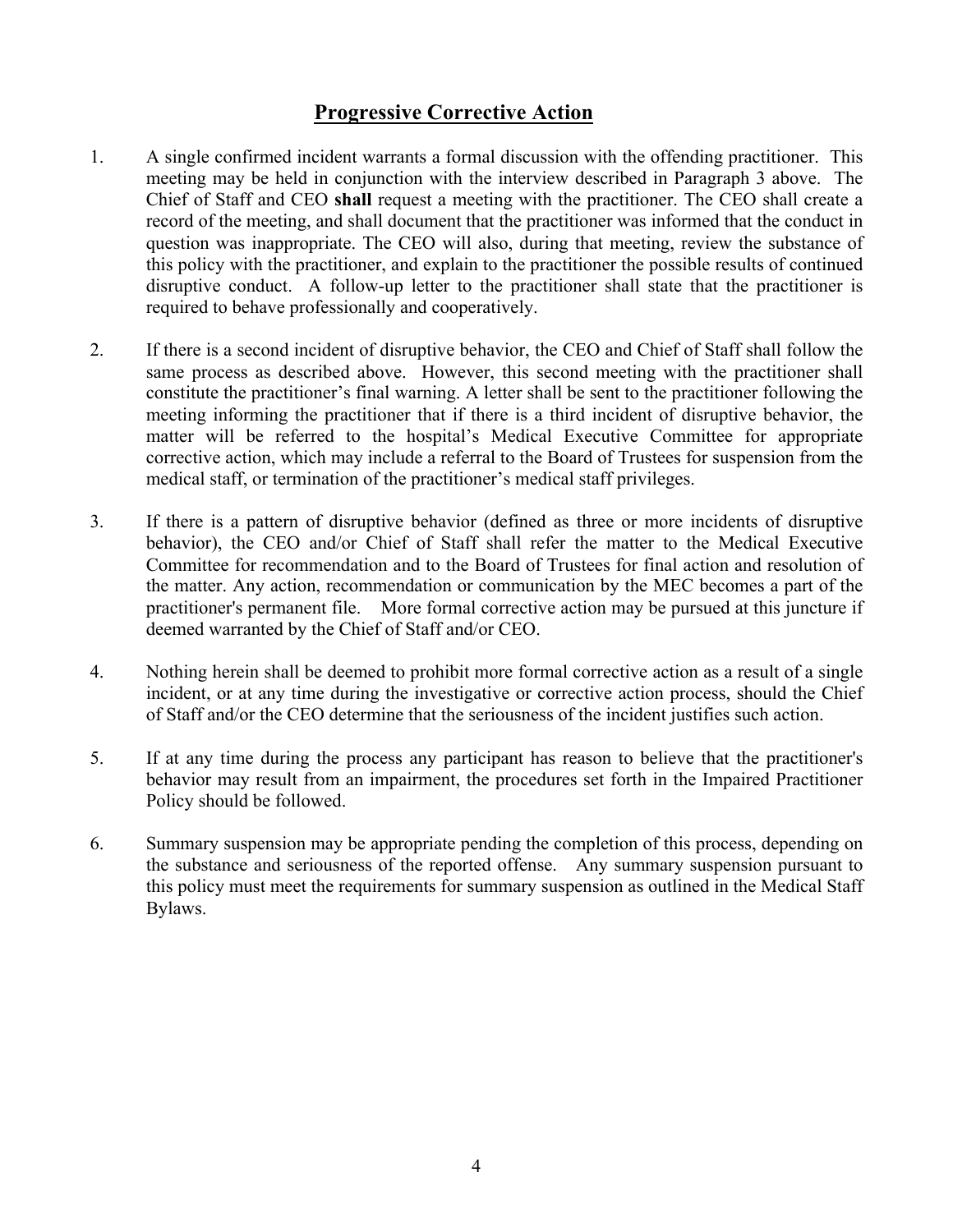## **Disciplinary Action Pursuant to Medical Staff Bylaws**

1. The CEO and Chief of Staff shall be responsible for presenting the history of conduct to the Medical Executive Committee.

2. The Medical Executive Committee shall be fully apprized of any reports of disruptive conduct, and any meetings and warnings, so that it may pursue whatever action is necessary to terminate the unacceptable conduct.

3. The Medical Executive Committee may refer the matter to the Board of Trustees with or without recommendation as to action. If the Medical Executive Committee makes a recommendation, it shall be processed as provided in the corrective action section of the Medical Staff Bylaws.

4. Should the Medical Executive Committee forward the matter without a recommendation, any further action, including any hearing and appeal, shall then be initiated by the Board of Trustees and shall be processed as provided in the corrective action section of the Medical Staff Bylaws.

*Although this policy is intended to outline a suggested method of progressive counseling and discipline, nothing herein shall be deemed to require such progressive discipline in the event that the seriousness of the individual's behavior warrants immediate corrective action. A single egregious incident, including but not limited to physical or sexual harassment, a felony conviction, assault, a fraudulent act, stealing, or damaging hospital property may result in immediate corrective action.*

## Documentation and Document Retention

1. All meetings with the practitioner and/or relating to the reported disruptive conduct shall be documented and maintained in the practitioner's quality credentials file.

2. After each meeting with the practitioner, a letter which summarizes the substance of the meeting shall be sent to the practitioner.

3. A copy of all original Reports shall be maintained in the practitioner's quality credentials file with all of the documents and notes on the matter. The practitioner may also submit a written response to be placed in the file if he/she so desires.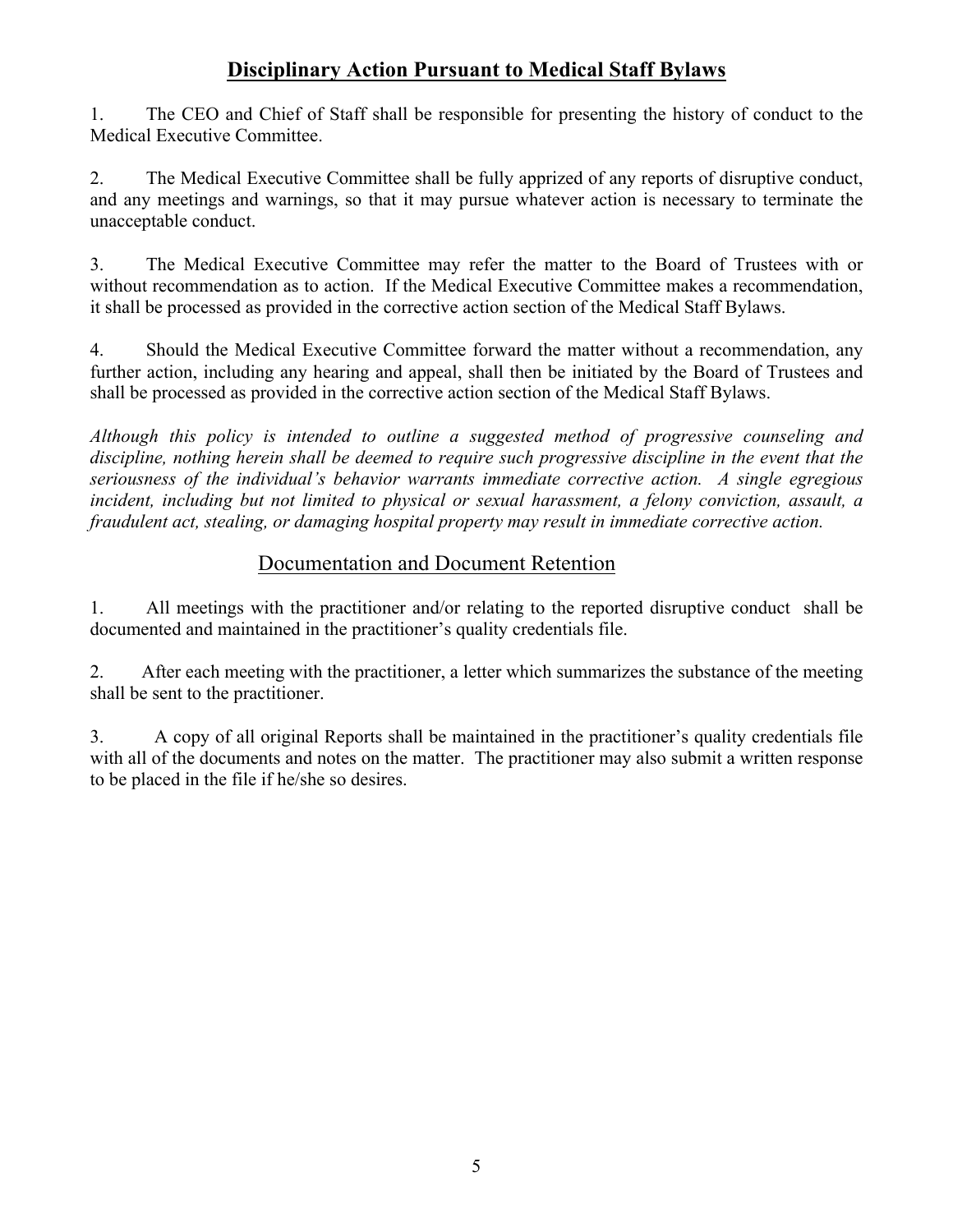#### EXHIBIT A – Appendix "C" Disruptive Practitioner's Conduct

DISRUPTIVE PHYSICIAN BEHAVIOR Privileged and Confidential for use by Legal Counsel Not Part of the Medical Record DO NOT PHOTOCOPY

Date Form Completed:

#### **Section 1: General Information**

Physician Involved: Date of disruptive behavior: Time of disruptive behavior: am / pm Location of incident: Were any patients involved in the incident? Patient chart number: Names and description (employee, visitor, vendor, etc) of Witnesses, if any:

#### **Section 2: Description of Disruptive Behavior**

Describe the behavior you witnessed:

Was patient care affected? If so, please describe what occurred

What actions, if any, did you or any other person take at the time of the incident:

#### **Section 3: Verification of Report**

Please sign below verifying that the contents of this report are true and accurate, to the best of your knowledge, and based on personal knowledge of the reported disruptive behavior. Once completed, this report should be delivered to the Hospital Chief Executive Officer.

| Name of Person Reporting: | Signature: |
|---------------------------|------------|
|---------------------------|------------|